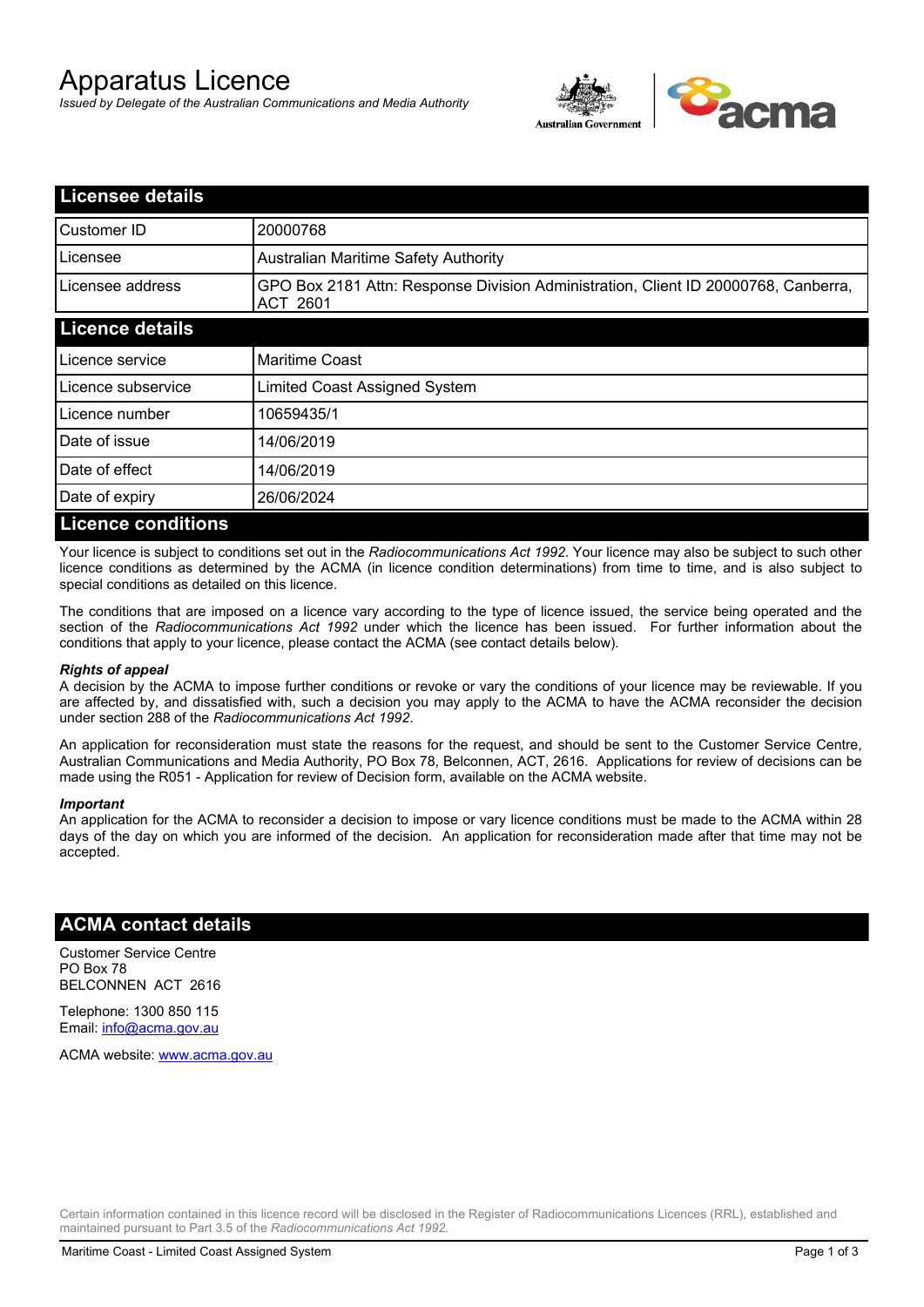# **Advisory Notes applying to licence no.: 10659435/1**

Conditions applicable to the operation of Limited Coast Assigned System authorised under this licence can be found in the Radiocommunications Licence Conditions (Apparatus Licence) Determination and the Radiocommunications Licence Conditions (Maritime Coast Licence) Determination. Copies of these determinations are available from the ACMA and from the ACMA home page (www.acma.gov.au).